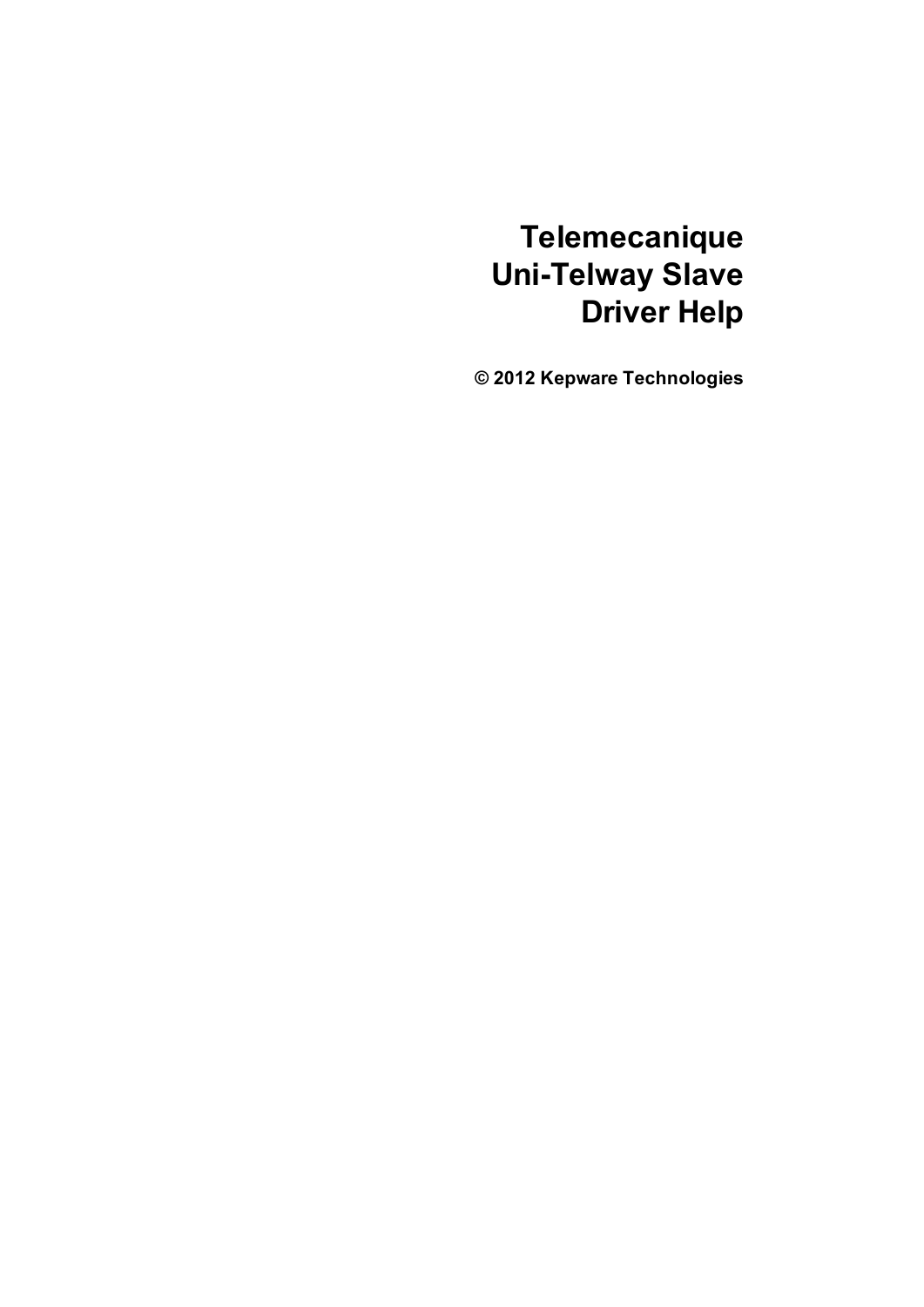# <span id="page-1-0"></span>**Table of Contents**

| Device ' <device name="">' responded with error '<error byte="">' (Tag '<address>', Size '<size>') 13</size></address></error></device> |  |
|-----------------------------------------------------------------------------------------------------------------------------------------|--|
| Device ' <device name="">' Negative Response Returned (Tag '<address>', Size '<size>') 13</size></address></device>                     |  |
|                                                                                                                                         |  |
|                                                                                                                                         |  |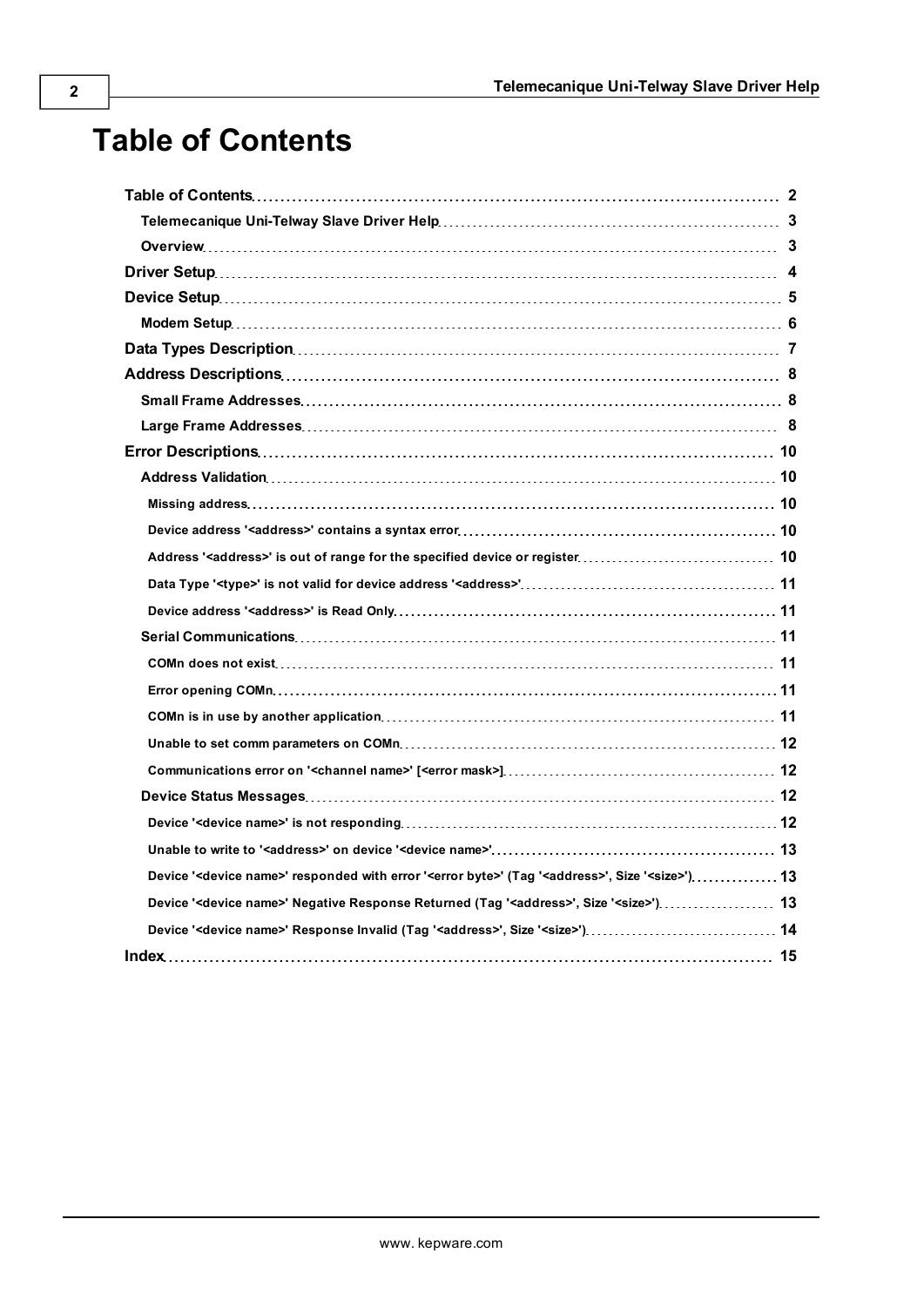### <span id="page-2-0"></span>**Telemecanique Uni-Telway Slave Driver Help**

Help version 1.013

#### **CONTENTS**

#### **[Overview](#page-2-1)**

What is the Telemecanique Uni-Telway Slave Driver?

#### **[Driver](#page-3-0) [Setup](#page-3-0)**

How do I configure the driver to communicate on the Telemecanique network?

### **[Device](#page-4-0) [Setup](#page-4-0)**

How do I configure a device for use with this driver?

#### **[Data](#page-6-0) [Types](#page-6-0) [Description](#page-6-0)** What data types does this driver support?

#### **[Address](#page-7-0) [Descriptions](#page-7-0)**

How do I address a data location on a Telemecanique device?

#### **[Error](#page-9-0) [Descriptions](#page-9-0)**

<span id="page-2-1"></span>What error messages does the Telemecanique Uni-Telway Slave driver produce?

#### **Overview**

The Telemecanique Uni-Telway Slave Driver provides an easy and reliable way to connect Telemecanique Uni-Telway Slave devices to OPC Client applications, including HMI, SCADA, Historian, MES, ERP and countless custom applications. It is intended for use with Telemecanique devices that communicate using the Uni-Telway protocol.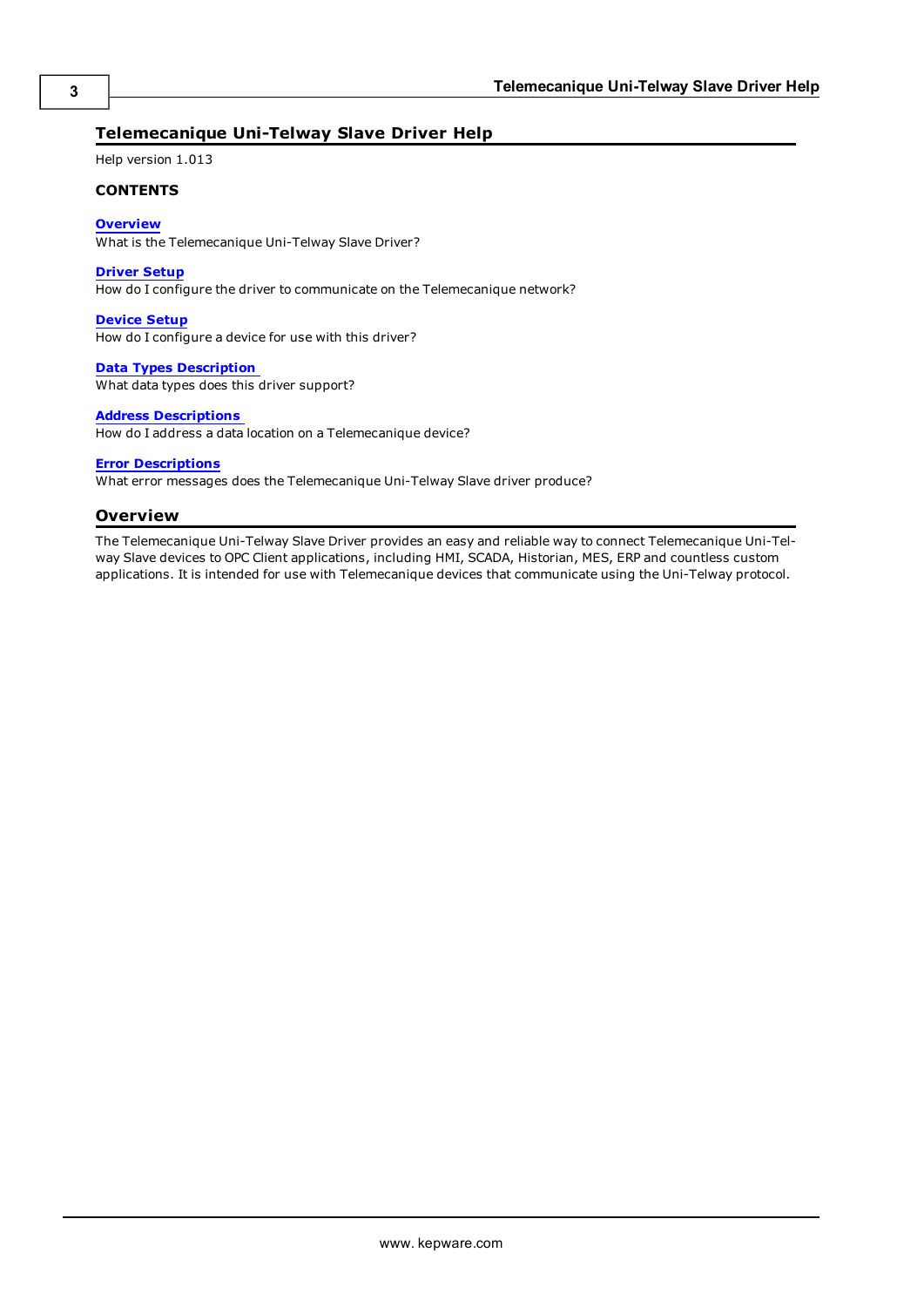### <span id="page-3-0"></span>**Driver Setup**

#### **Slave ID**

This driver will be seen as a slave on the Uni-Telway network; as such, it must respond to the master as it is polled. The assigned Slave ID will determine which poll request the driver responds to in the programmed sequence. Valid Slave IDs range from 1-253.

#### **Response Timeout**

This parameter specifies how long the driver should wait for intermediate responses from the master before timing out. An intermediate response is any single portion of a response frame or poll request from the master. Valid response timeout values range from 20 to 3000 ms. The default is 500 ms.

#### **Message Timeout**

This parameter specifies how long the driver should wait for the master to satisfy a request for data. Valid message timeout values range from 1 to 999 seconds. The default is 2 seconds.

#### **Fail After**

This parameter specifies how many times the driver will retry a communications request before considering the request to have failed. The valid range is 1 to 10 retries. The default is 6 retries. The number of retries configured for the application depends largely on the communications environment.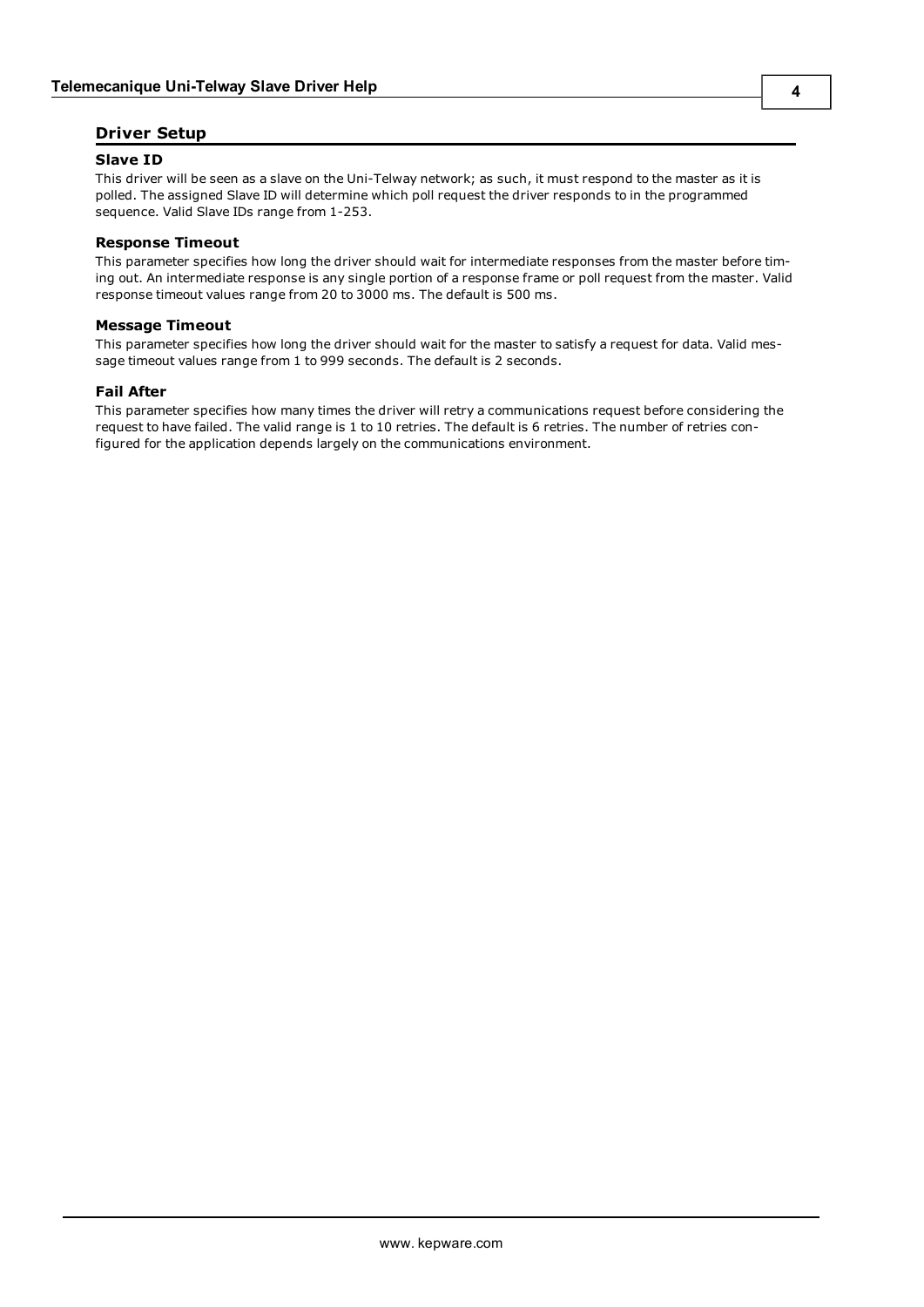### <span id="page-4-0"></span>**Device Setup**

#### <span id="page-4-2"></span>**Supported Devices**

Large Frame and Small Frame. Telemecanique Devices that do not support the full 128-byte data field provided by the Telemecanique Uni-Telway Slave protocol are considered Small Frame. One example of a Small Frame device is the TSX17-20.

#### **Communication Protocol**

Uni-Telway

#### **Supported Communication Parameters**

Baud Rate: 1200, 2400, 9600, 19200 or 38400 Parity: None, Even or Odd Data Bits: 5, 6, 7 or 8 Stop Bits: 1 or 2

**Note:** Due to the nature of the Uni-Telway protocol, users may be required to disable FIFO buffer usage on the COM port(s) that have been selected for use with this driver.

#### <span id="page-4-3"></span><span id="page-4-1"></span>**Device IDs**

Each device connected to a Telemecanique network requires a five-layer address to identify itself.

Network 00 - FE (0 - 254) Station 00 - FE (0 - 254) Gate 00 - FE (0 - 254) Module Rack 0 - F (0 - 15)/Module 0 - 7 Channel 00 - FE (0 - 254)

#### **Telemecanique Uni-Telway Slave Tips**

1. Make sure that the assigned Slave ID is valid. Since the driver is seen as a slave on the Uni-Telway network, make sure that the PLC (master) is polling the range that the Slave falls into. For example, if the master is polling devices 1-31, then a Slave ID of 32 would not be valid.

2. Make sure that the 5-layer Device ID is correct. When trying to communicate with one Master PLC, the Device ID for the master should be as follows. Addresses are in hex.

Network - 0 Station - FE Gate - 0 Module - 0 Channel - 0

3. Select either Sm\_Frame or Lg\_Frame depending on the Telemecanique PLC model with which communication is being established. For the Telemecanique PLC model TSX17, select the Sm\_Frame option. For all other Telemecanique PLC models, select the Lg\_Frame option.

4. Because an RS232/485 converter (which is capable of automatic direction control) will be used, we recommend that the Device Setup section of the Telemecanique Uni-Telway Slave help file be consulted. The specs of the converter we use may be faxed.

5. In some Telemecanique PLCs, the **Wait Time** can be configured. The Wait Time is the amount of time the PLC acting as the Uni-Telway master will wait when it issues poll messages to a slave device before timing out on the slave. The default in most cases is 10 milliseconds. If this time is increased to 20 milliseconds or more, the driver's response time will dramatically improve due to the reduced number of missed poll messages. This setting is available in the PLC configuration.

#### **Converters**

Depending on type of PLC being used, the TSX SCA 72 converter may not work. The TSX SCA 72 requires that the PC control the switching of the RS-485 transmitter/receiver on and off. This is done using the RTS line from the serial port. PLCs like the TSX37 respond quickly to the Telemecanique Uni-Telway Slave Driver: the Windows communication driver is not fast enough to effectively control the TSX SCA 72s RS-485 line converter.

Schneider Automation (Electric) makes a modem cable that should work. The cable was designed for devices that do not manage the RTS signal. The part # is: TSX PCX 1031.

**Note:** Converters are to be used with our 32 bit Telemecanique Uni-Telway Slave driver.

**5**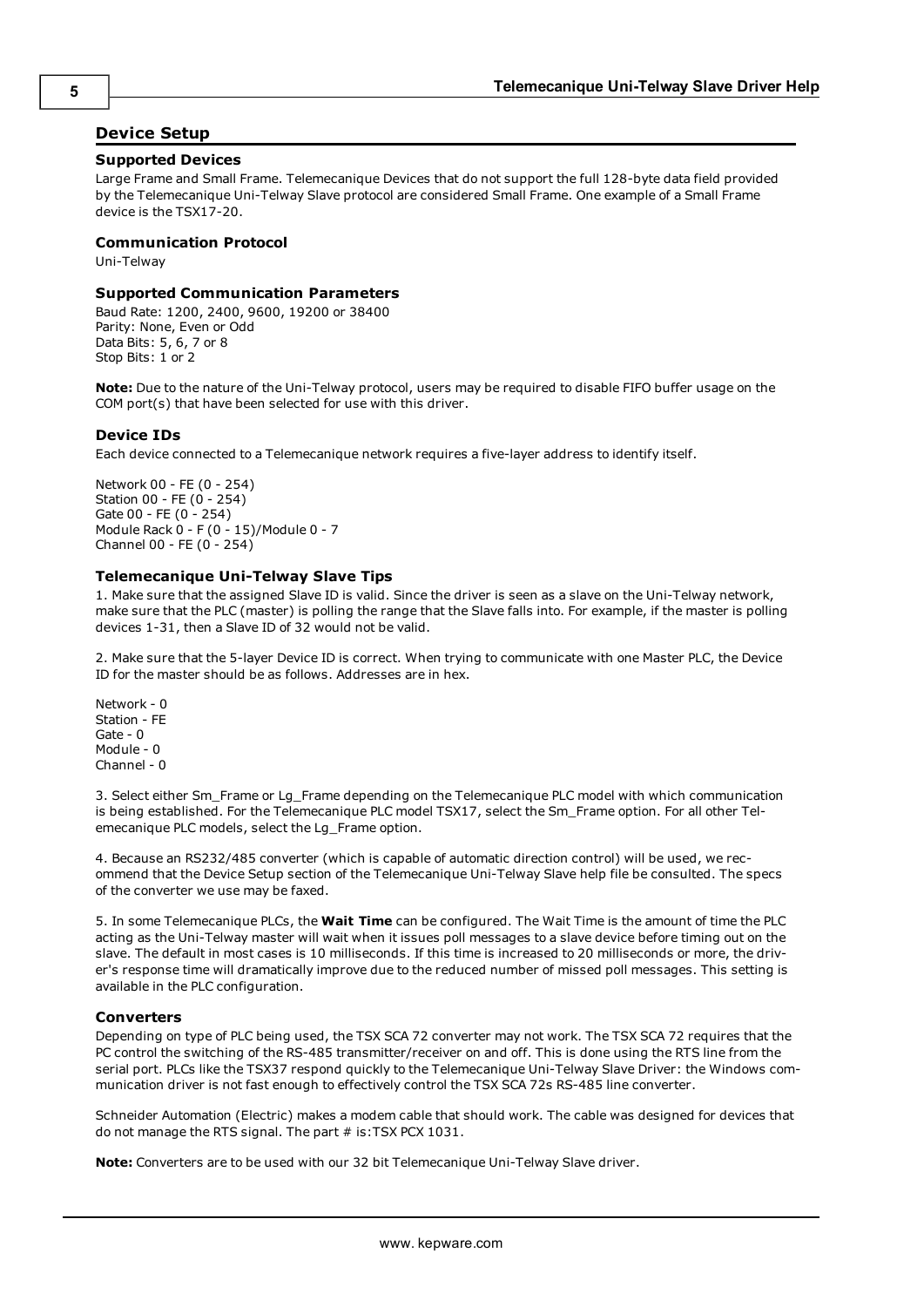#### **Flow Control**

When using an RS232/RS485 converter, the type of flow control that is required will depend upon the needs of the converter. Some converters do not require any flow control and others will require RTS flow.To determine the converter's flow requirements, refer to its documenation. We recommend using an RS485 converted that provides automatic flow control.

**Note:** When using the manufacturer's supplied communications cable, it is sometimes necessary to choose a flow control setting of **RTS** or **RTS Always** under the Channel Properties.

### <span id="page-5-1"></span>**Cable Connections**



#### <span id="page-5-0"></span>**Modem Setup**

This driver supports modem functionality. For more information, please refer to the topic "Modem Support" in the OPC Server Help documentation.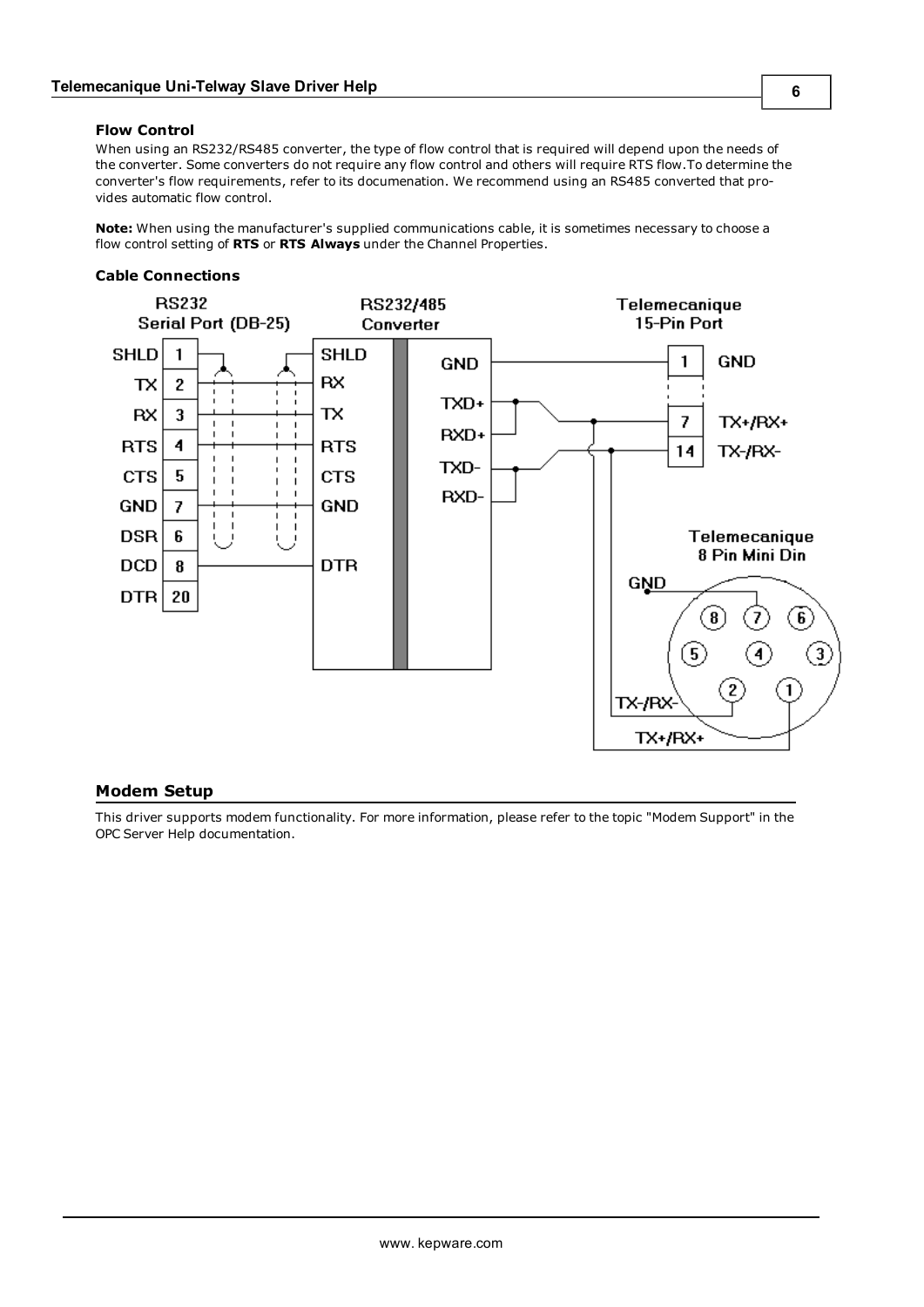<span id="page-6-5"></span><span id="page-6-4"></span><span id="page-6-3"></span><span id="page-6-2"></span><span id="page-6-1"></span>

| Data Type      | <b>Description</b>                 |
|----------------|------------------------------------|
|                |                                    |
| <b>Boolean</b> | Single bit                         |
| Word           | Unsigned 16 bit value              |
|                |                                    |
|                | bit 0 is the low bit               |
|                | bit 15 is the high bit             |
| Short          | Signed 16 bit value                |
|                |                                    |
|                | bit 0 is the low bit               |
|                | bit 14 is the high bit             |
|                | bit 15 is the sign bit             |
| <b>DWord</b>   | Unsigned 32 bit value              |
|                |                                    |
|                | bit 0 is the least significant bit |
|                | bit 31 the most significant bit    |
| Long           | Signed 32 bit value                |
|                |                                    |
|                | bit 0 is the least significant bit |
|                | bit 30 the most significant bit    |
|                | bit 31 is the sign bit             |

## <span id="page-6-0"></span>**Data Types Description**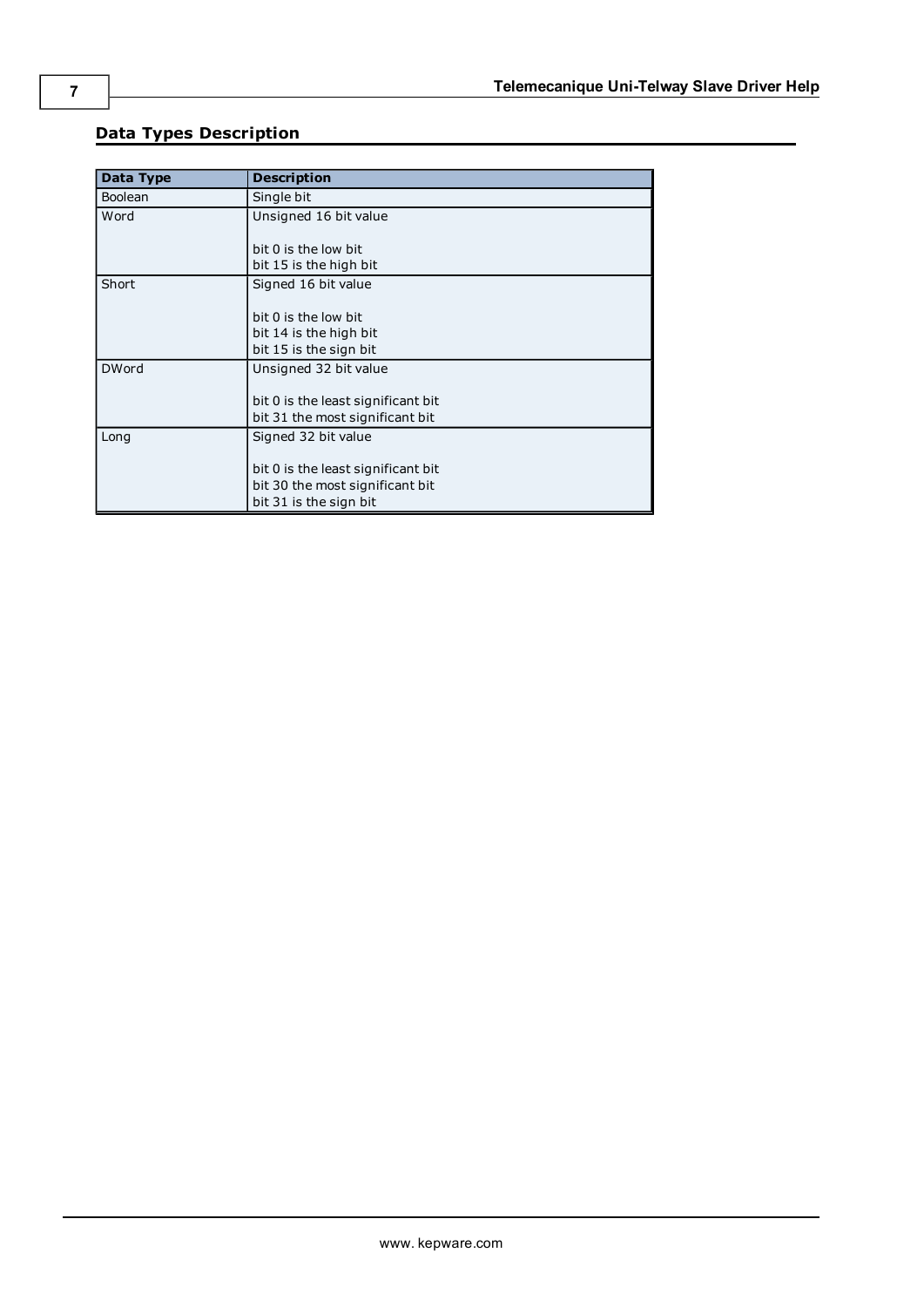### <span id="page-7-0"></span>**Address Descriptions**

Select a model type below to see address information for PLCs of that type. Telemecanique Devices that do not support the full 128-byte data field provided by the Telemecanique Uni-Telway Slave protocol are considered Small Frame. One example of a Small Frame device is the TSX17-20.

#### **[Small](#page-7-1) [Frame](#page-7-1)**

### <span id="page-7-1"></span>**[Large](#page-7-2) [Frame](#page-7-2)**

### **Small Frame Addresses**

The default data types for dynamically defined tags are shown in **bold** .

| <b>Device Type</b>          | Range                                 | <b>Data Type</b>         | <b>Access</b> |
|-----------------------------|---------------------------------------|--------------------------|---------------|
| <b>Internal Word Memory</b> | MW00000-MW32767*                      | Short, Word, Long, DWord | Read/Write    |
|                             | MWxxxxx.00 - MWxxxxx.15               | <b>Boolean</b>           | Read Only     |
|                             | MWxxxxx.L                             | String                   | Read/Write    |
|                             |                                       |                          |               |
|                             | $L =$ Number of words used for String |                          |               |
|                             | Range: 1-15                           |                          |               |
| <b>Internal Bit Memory</b>  | M0000-M4095                           | Boolean                  | Read/Write    |
| <b>Constant Memory</b>      | KW00000-KW32767*                      | Short, Word, Long, DWord | Read Only     |
|                             | KW xxxxx, 00-KW xxxxx, 15             | Boolean                  | Read Only     |
| <b>Timer Preset</b>         | T000.P-T127.P                         | Short, Word              | Read/Write    |
| <b>Timer Value</b>          | T000.V-T127.V                         | Short, Word              | Read Only     |
| <b>Timer Done Bit</b>       | T000.Q-T127.Q                         | Boolean                  | Read Only     |
| <b>Counter Preset</b>       | C000.P-C255.P                         | Short, Word              | Read/Write    |
| <b>Counter Value</b>        | C000.V-C255.V                         | Short, Word              | Read Only     |
| Counter Done Bit            | C000.D-C255.D                         | <b>Boolean</b>           | Read Only     |
| <b>PL7 Timer Preset</b>     | TP000.P-TP127.P                       | Short, Word              | Read/Write    |
| <b>PL7 Timer Value</b>      | TP000.V-TP127.V                       | Short, Word              | Read Only     |
| PL7 Timer Done Bit          | TP000.Q-TP127.Q                       | Boolean                  | Read Only     |
| <b>IEC Timer Preset</b>     | TM000.P-TM127.P                       | Short, Word              | Read/Write    |
| <b>IEC Timer Value</b>      | TM000.V-TM127.V                       | Short, Word              | Read Only     |
| <b>IEC Timer Done Bit</b>   | TM000.Q-TM127.Q                       | Boolean                  | Read Only     |
| <b>PL7 Counter Preset</b>   | CP000.P-CP255.P                       | Short, Word              | Read/Write    |
| <b>PL7 Counter Value</b>    | CP000.V-CP255.V                       | Short, Word              | Read Only     |
| PL7 Counter Done Bit        | CP000.D-CP255.D                       | Boolean                  | Read Only     |

<span id="page-7-3"></span>\*Supports array notation. To specify an array, append the array size to the address specification as follows: address[array size] or address[rows][cols]. Small Frame arrays can have a maximum size of 15 word elements.

**Note 1:** Use PL7/IEC Timers (TP, TM Device Types) and PL7 Counter (CP Device Type) with TSX Micro or Premium PLCs. These types are not supported when using TSX Nano PLC.

**Note 2:** Maximum value for TP, TM and CP Device Types Preset is 9999. A write of a value greater than Maximum will fail with an error '06' (invalid write value).

**Note 3:** Timer and Counter types 'T' and 'C' are not supported when using TSX Nano, Micro or Premium PLCs and will fail with a "Negative Response Returned" error message.

#### <span id="page-7-2"></span>**Large Frame Addresses**

The default data types for dynamically defined tags are shown in **bold**.

| <b>Device Type</b>   | Range                                                                                                              | Data Type                                            | <b>Access</b>                         |
|----------------------|--------------------------------------------------------------------------------------------------------------------|------------------------------------------------------|---------------------------------------|
| Internal Word Memory | l MW00000-MW32767*<br>MWXXXXX.00 - MWXXXXX.15<br>MWxxxxx.L<br>$L =$ Number of words used for String<br>Range: 1-60 | Short, Word, Long, DWord<br><b>Boolean</b><br>String | Read/Write<br>Read Only<br>Read/Write |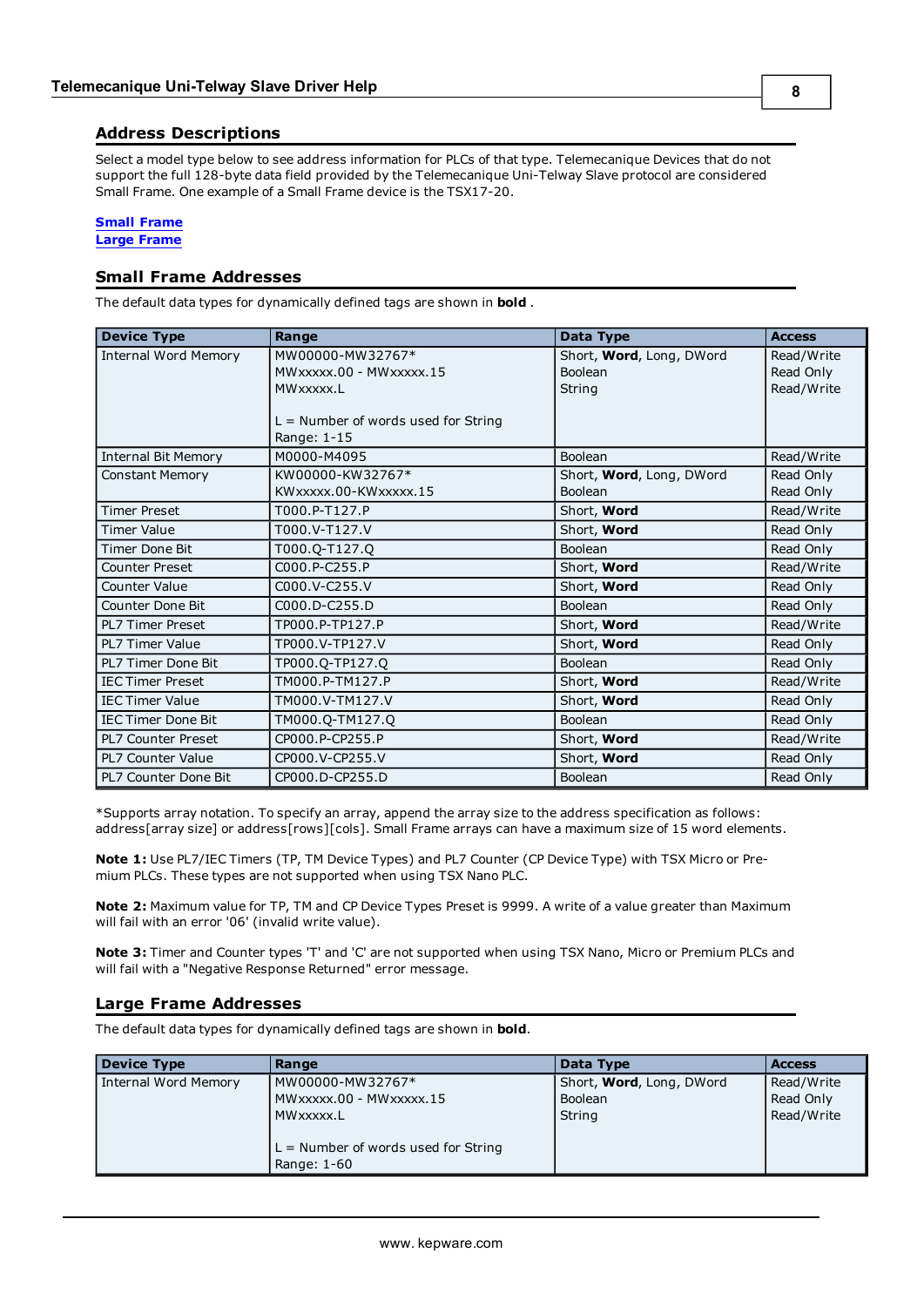| <b>Internal Bit Memory</b> | M0000-M4095             | Boolean                  | Read/Write |
|----------------------------|-------------------------|--------------------------|------------|
| <b>Constant Memory</b>     | KW00000-KW32767*        | Short, Word, Long, DWord | Read Only  |
|                            | KW xxxxx.00-KW xxxxx.15 | <b>Boolean</b>           | Read Only  |
| Timer Preset               | T000.P-T127.P           | Short, Word              | Read/Write |
| Timer Value                | T000.V-T127.V           | Short, Word              | Read Only  |
| Timer Done Bit             | T000.Q-T127.Q           | Boolean                  | Read Only  |
| <b>Counter Preset</b>      | C000.P-C255.P           | Short, Word              | Read/Write |
| Counter Value              | C000.V-C255.V           | Short, Word              | Read Only  |
| Counter Done Bit           | C000.D-C255.D           | Boolean                  | Read Only  |
| <b>PL7 Timer Preset</b>    | TP000.P-TP127.P         | Short, Word              | Read/Write |
| <b>PL7 Timer Value</b>     | TP000.V-TP127.V         | Short, Word              | Read Only  |
| PL7 Timer Done Bit         | TP000.Q-TP127.Q         | Boolean                  | Read Only  |
| <b>IEC Timer Preset</b>    | TM000.P-TM127.P         | Short, Word              | Read/Write |
| <b>IEC Timer Value</b>     | TM000.V-TM127.V         | Short, Word              | Read Only  |
| <b>IEC Timer Done Bit</b>  | TM000.Q-TM127.Q         | <b>Boolean</b>           | Read Only  |
| <b>PL7 Counter Preset</b>  | CP000.P-CP255.P         | Short, Word              | Read/Write |
| <b>PL7 Counter Value</b>   | CP000.V-CP255.V         | Short, Word              | Read Only  |
| PL7 Counter Done Bit       | CP000.D-CP255.D         | Boolean                  | Read Only  |

\*Supports array notation. To specify an array, append the array size to the address specification as follows: address [array size] or address[rows][cols]. Large Frame arrays can have a maximum size of 60 word elements.

**Note 1:** Use PL7/IEC Timers (TP, TM Device Types) and PL7 Counter (CP Device Type) with TSX Micro or Premium PLCs. These types are not supported when using TSX Nano PLC.

**Note 2:** Maximum value for TP, TM and CP Device Types Preset is 9999. A write of a value greater than Maximum will fail with an error '06' (invalid write value).

**Note 3:** Timer and Counter types 'T' and 'C' are not supported when using TSX Nano, Micro or Premium PLCs and will fail with a "Negative Response Returned" error message.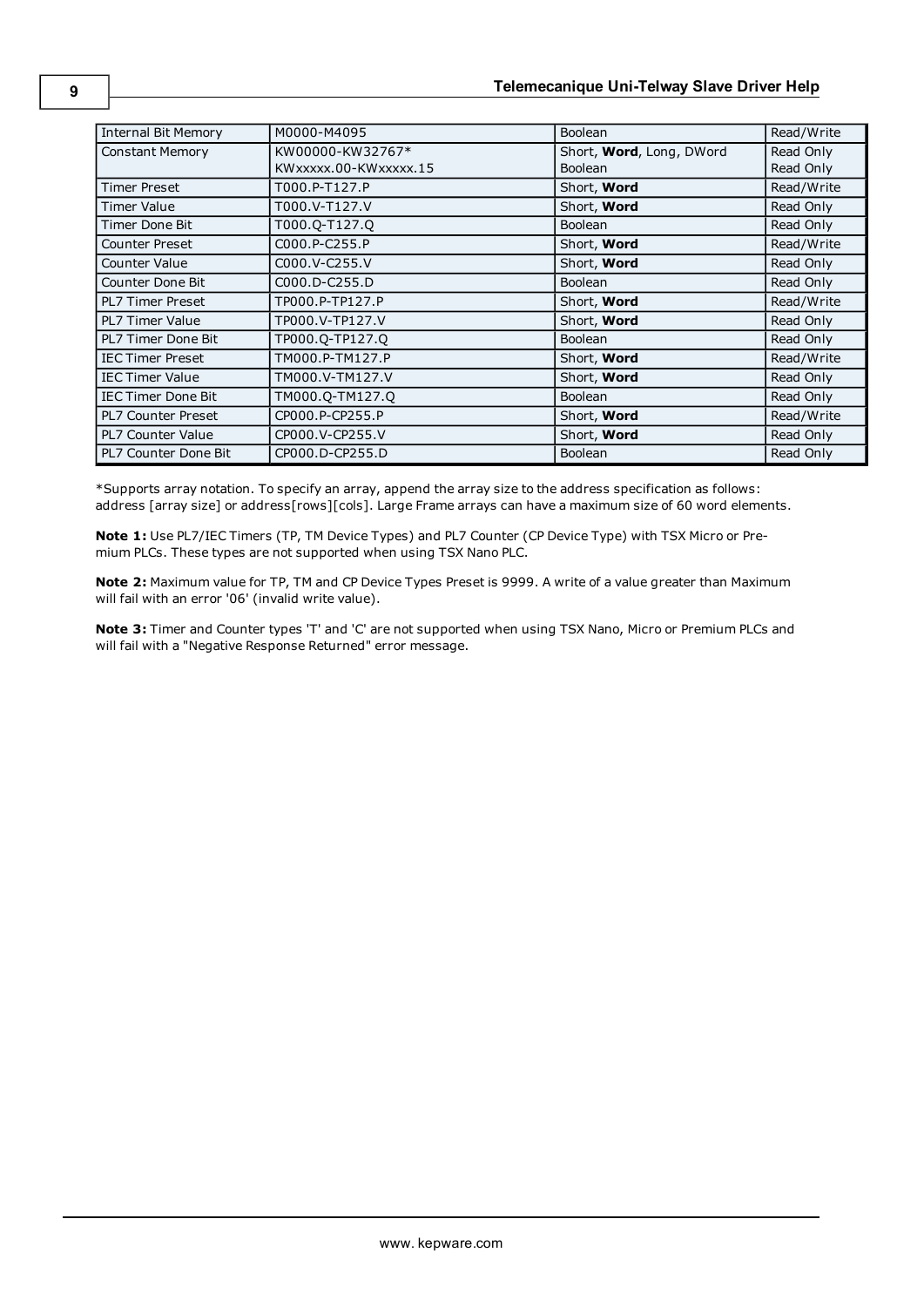### <span id="page-9-0"></span>**Error Descriptions**

The following error/warning messages may be generated. Click on the link for a description of the message.

#### **Address Validation**

**[Missing](#page-9-2) [address](#page-9-2) [Device](#page-9-3) [address](#page-9-3) ['<address>'](#page-9-3) [contains](#page-9-3) [a](#page-9-3) [syntax](#page-9-3) [error](#page-9-3) [Address](#page-9-4) ['<address>'](#page-9-4) [is](#page-9-4) [out](#page-9-4) [of](#page-9-4) [range](#page-9-4) [for](#page-9-4) [the](#page-9-4) [specified](#page-9-4) [device](#page-9-4) [or](#page-9-4) [register](#page-9-4) [Data](#page-10-0) [Type](#page-10-0) ['<type>'](#page-10-0) [is](#page-10-0) [not](#page-10-0) [valid](#page-10-0) [for](#page-10-0) [device](#page-10-0) [address](#page-10-0) ['<address>'](#page-10-0) [Device](#page-10-1) [address](#page-10-1) ['<address>'](#page-10-1) [is](#page-10-1) [Read](#page-10-1) [Only](#page-10-1)** 

#### **Serial Communications**

**[COMn](#page-10-3) [does](#page-10-3) [not](#page-10-3) [exist](#page-10-3) [Error](#page-10-4) [opening](#page-10-4) [COMn](#page-10-4) [COMn](#page-10-5) [is](#page-10-5) [in](#page-10-5) [use](#page-10-5) [by](#page-10-5) [another](#page-10-5) [application](#page-10-5) [Unable](#page-11-0) [to](#page-11-0) [set](#page-11-0) [comm](#page-11-0) [parameters](#page-11-0) [on](#page-11-0) [COMn](#page-11-0) [Communications](#page-11-1) [error](#page-11-1) [on](#page-11-1) ['<channel](#page-11-1) [name>'](#page-11-1) [\[<error](#page-11-1) [mask>\]](#page-11-1)**

#### **Device Status Messages**

**[Device](#page-11-3) ['<device](#page-11-3) [name>'](#page-11-3) [is](#page-11-3) [not](#page-11-3) [responding](#page-11-3) [Unable](#page-12-0) [to](#page-12-0) [write](#page-12-0) [to](#page-12-0) ['<address>'](#page-12-0) [on](#page-12-0) [device](#page-12-0) ['<device](#page-12-0) [name>'](#page-12-0) [Device](#page-12-1) ['<device](#page-12-1) [name>'](#page-12-1) [responded](#page-12-1) [with](#page-12-1) [error](#page-12-1) ['<error](#page-12-1) [byte>'](#page-12-1) [\(Tag](#page-12-1) ['<address>',](#page-12-1) [Size](#page-12-1) ['<size>'\)](#page-12-1) [Device](#page-12-2) ['<device](#page-12-2) [name>'](#page-12-2) [Negative](#page-12-2) [Response](#page-12-2) [Returned](#page-12-2) [\(Tag](#page-12-2) ['<address>',](#page-12-2) [Size](#page-12-2) ['<size>'\)](#page-12-2) [Device](#page-13-0) ['<device](#page-13-0) [name>'](#page-13-0) [Response](#page-13-0) [Invalid](#page-13-0) [\(Tag](#page-13-0) ['<address>',](#page-13-0) [Size](#page-13-0) ['<size>'\)](#page-13-0)**

#### <span id="page-9-1"></span>**Address Validation**

The following error/warning messages may be generated. Click on the link for a description of the message.

#### **Address Validation**

**[Missing](#page-9-2) [address](#page-9-2) [Device](#page-9-3) [address](#page-9-3) ['<address>'](#page-9-3) [contains](#page-9-3) [a](#page-9-3) [syntax](#page-9-3) [error](#page-9-3) [Address](#page-9-4) ['<address>'](#page-9-4) [is](#page-9-4) [out](#page-9-4) [of](#page-9-4) [range](#page-9-4) [for](#page-9-4) [the](#page-9-4) [specified](#page-9-4) [device](#page-9-4) [or](#page-9-4) [register](#page-9-4) [Data](#page-10-0) [Type](#page-10-0) ['<type>'](#page-10-0) [is](#page-10-0) [not](#page-10-0) [valid](#page-10-0) [for](#page-10-0) [device](#page-10-0) [address](#page-10-0) ['<address>'](#page-10-0) [Device](#page-10-1) [address](#page-10-1) ['<address>'](#page-10-1) [is](#page-10-1) [Read](#page-10-1) [Only](#page-10-1)** 

#### <span id="page-9-2"></span>**Missing address**

**Error Type:** Warning

#### **Possible Cause:**

A tag address that has been specified dynamically has no length.

#### **Solution:**

<span id="page-9-3"></span>Re-enter the address in the client application.

#### Device address '<address>' contains a syntax error

## **Error Type:**

Warning

#### **Possible Cause:**

A tag address that has been specified dynamically contains one or more invalid characters.

#### **Solution:**

<span id="page-9-4"></span>Re-enter the address in the client application.

### **Address '<address>' is out of range for the specified device or register**

#### **Error Type:** Warning

### **Possible Cause:**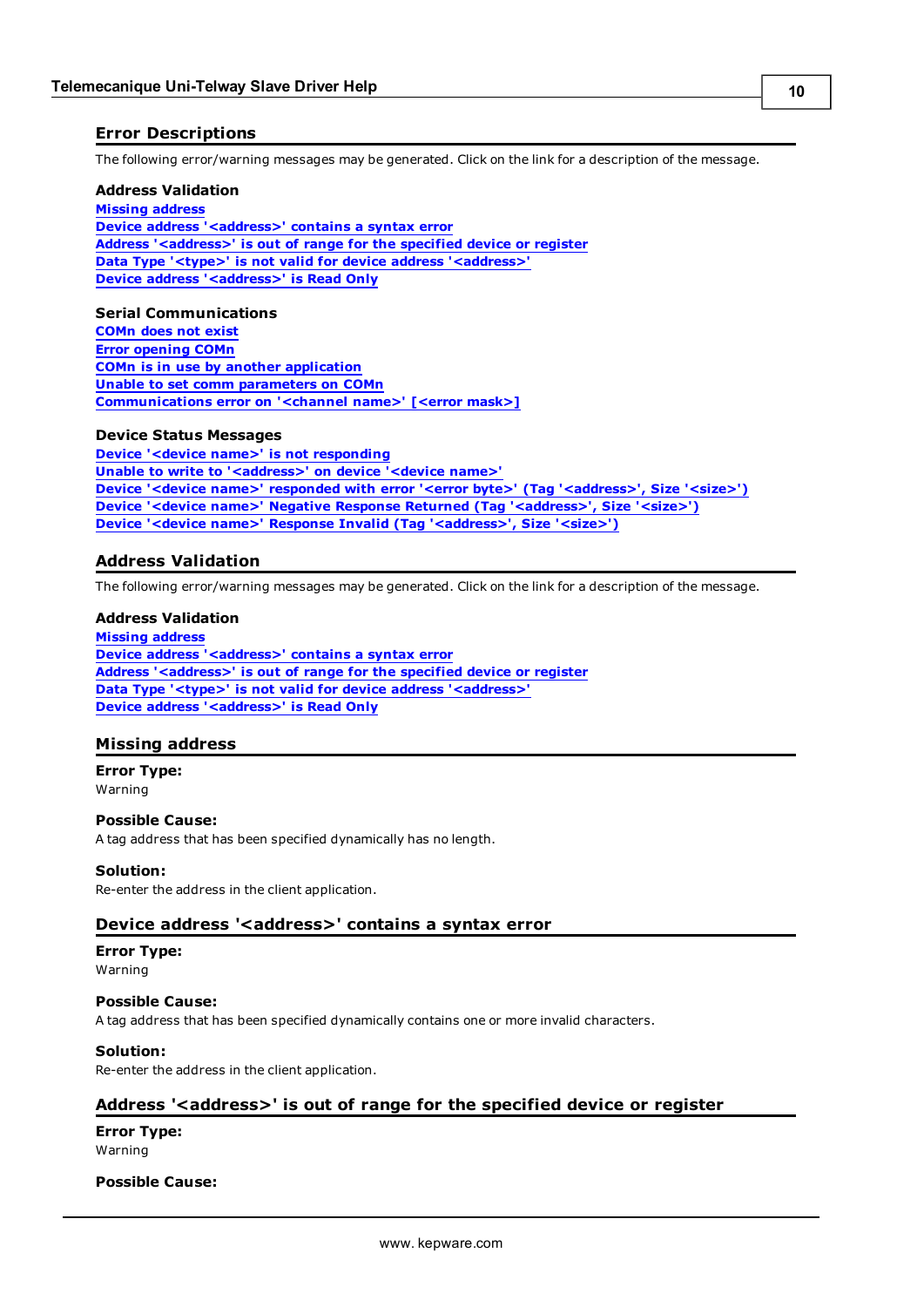A tag address that has been specified dynamically references a location that is beyond the range of supported locations for the device.

#### **Solution:**

<span id="page-10-0"></span>Verify the address is correct; if it is not, re-enter it in the client application.

### Data Type '<type>' is not valid for device address '<address>'

#### **Error Type:**

Warning

#### **Possible Cause:**

A tag address that has been specified dynamically has been assigned an invalid data type.

#### **Solution:**

<span id="page-10-1"></span>Modify the requested data type in the client application.

#### Device address '<address>' is Read Only

#### **Error Type:**

Warning

#### **Possible Cause:**

A tag address that has been specified dynamically has a requested access mode that is not compatible with what the device supports for that address.

#### **Solution:**

<span id="page-10-2"></span>Change the access mode in the client application.

#### **Serial Communications**

The following error/warning messages may be generated. Click on the link for a description of the message.

#### **Serial Communications**

**[COMn](#page-10-3) [does](#page-10-3) [not](#page-10-3) [exist](#page-10-3) [Error](#page-10-4) [opening](#page-10-4) [COMn](#page-10-4) [COMn](#page-10-5) [is](#page-10-5) [in](#page-10-5) [use](#page-10-5) [by](#page-10-5) [another](#page-10-5) [application](#page-10-5) [Unable](#page-11-0) [to](#page-11-0) [set](#page-11-0) [comm](#page-11-0) [parameters](#page-11-0) [on](#page-11-0) [COMn](#page-11-0) [Communications](#page-11-1) [error](#page-11-1) [on](#page-11-1) ['<channel](#page-11-1) [name>'](#page-11-1) [\[<error](#page-11-1) [mask>\]](#page-11-1)**

#### <span id="page-10-3"></span>**COMn does not exist**

## **Error Type:**

Fatal

### **Possible Cause:**

The specified COM port is not present on the target computer.

#### **Solution:**

<span id="page-10-4"></span>Verify that the proper COM port has been selected.

#### **Error opening COMn**

**Error Type:** Fatal

#### **Possible Cause:**

The specified COM port could not be opened due to an internal hardware or software problem on the target computer.

#### **Solution:**

<span id="page-10-5"></span>Verify that the COM port is functional and may be accessed by other Windows applications.

#### **COMn is in use by another application**

**Error Type:**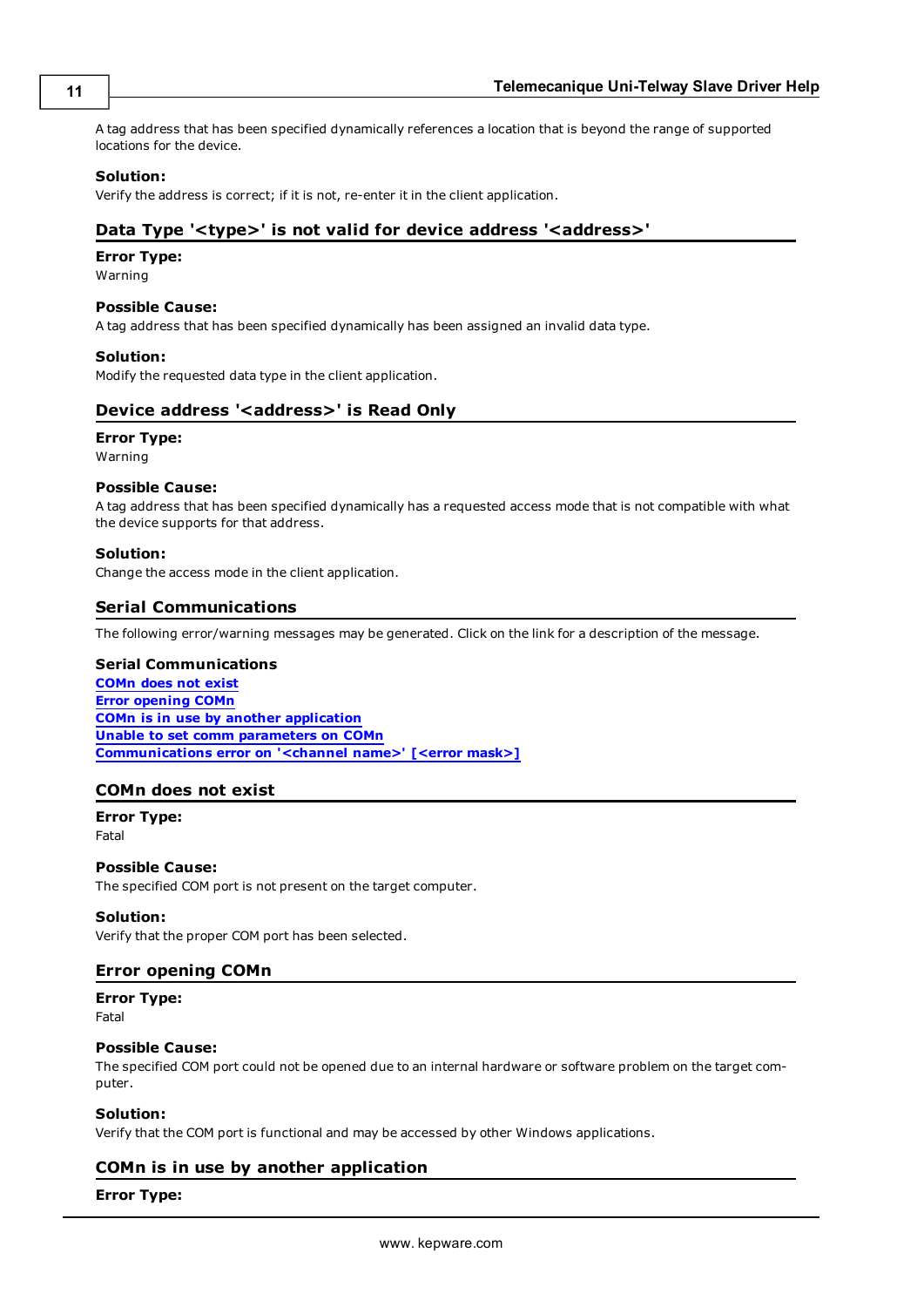Fatal

#### **Possible Cause:**

The serial port assigned to a device is being used by another application.

#### **Solution:**

<span id="page-11-0"></span>Verify that the correct port has been assigned to the channel.

#### **Unable to set comm parameters on COMn**

#### **Error Type:**

Fatal

#### **Possible Cause:**

The serial parameters for the specified COM port are not valid.

#### **Solution:**

<span id="page-11-1"></span>Verify the serial parameters and make any necessary changes.

#### **Communications error on '<channel name>' [<error mask>]**

#### **Error Type:**

Serious

#### **Error Mask Definitions:**

- <span id="page-11-4"></span>**B** = Hardware break detected.
- **F** = Framing error.
- <span id="page-11-5"></span> $E = I/O$  error.
- **O** = Character buffer overrun.
- <span id="page-11-6"></span>**R** = RX buffer overrun.
- **P** = Received byte parity error.
- **T** = TX buffer full.

#### **Possible Cause:**

- 1. The serial connection between the device and the host PC is bad.
- 2. The communications parameters for the serial connection are incorrect.

#### **Solution:**

- 1. Verify the cabling between the PC and the PLC device.
- <span id="page-11-2"></span>2. Verify that the specified communications parameters match those of the device.

### **Device Status Messages**

The following error/warning messages may be generated. Click on the link for a description of the message.

#### **Device Status Messages**

**[Device](#page-11-3) ['<device](#page-11-3) [name>'](#page-11-3) [is](#page-11-3) [not](#page-11-3) [responding](#page-11-3)**

**[Unable](#page-12-0) [to](#page-12-0) [write](#page-12-0) [to](#page-12-0) ['<address>'](#page-12-0) [on](#page-12-0) [device](#page-12-0) ['<device](#page-12-0) [name>'](#page-12-0)**

**[Device](#page-12-1) ['<device](#page-12-1) [name>'](#page-12-1) [responded](#page-12-1) [with](#page-12-1) [error](#page-12-1) ['<error](#page-12-1) [byte>'](#page-12-1) [\(Tag](#page-12-1) ['<address>',](#page-12-1) [Size](#page-12-1) ['<size>'\)](#page-12-1) [Device](#page-12-2) ['<device](#page-12-2) [name>'](#page-12-2) [Negative](#page-12-2) [Response](#page-12-2) [Returned](#page-12-2) [\(Tag](#page-12-2) ['<address>',](#page-12-2) [Size](#page-12-2) ['<size>'\)](#page-12-2) [Device](#page-13-0) ['<device](#page-13-0) [name>'](#page-13-0) [Response](#page-13-0) [Invalid](#page-13-0) [\(Tag](#page-13-0) ['<address>',](#page-13-0) [Size](#page-13-0) ['<size>'\)](#page-13-0)**

#### <span id="page-11-3"></span>**Device '<device name>' is not responding**

#### **Error Type:**

Serious

#### **Possible Cause:**

1. The serial connection between the device and the host PC is broken.

2. The communications parameters for the serial connection are incorrect.

3. The named device may have been assigned an incorrect Network ID.

4. The response from the device took longer to receive than the amount of time specified in the "Request Timeout" device setting.

#### **Solution:**

1. Verify the cabling between the PC and the PLC device.

**12**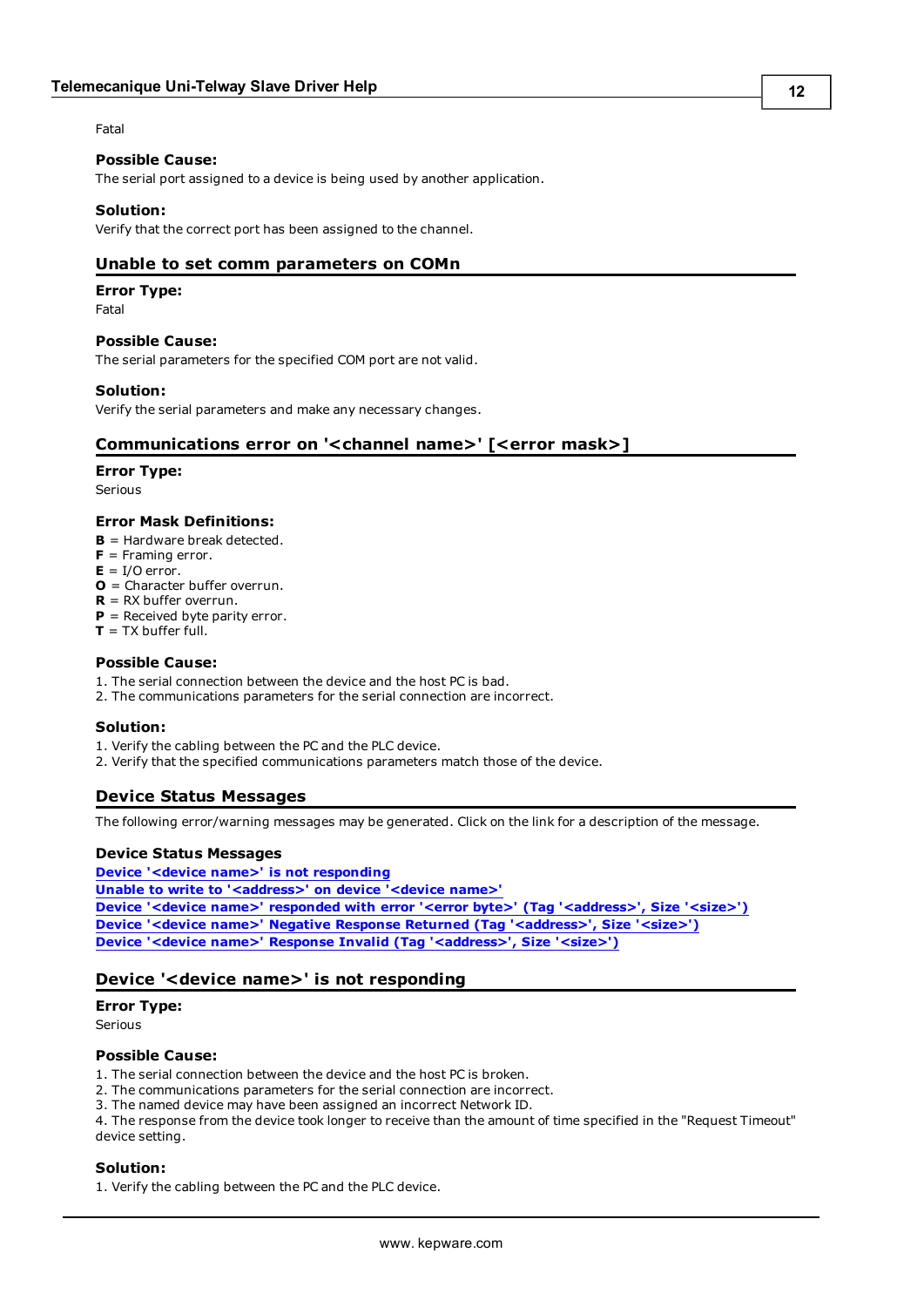- 2. Verify that the specified communications parameters match those of the device.
- 3. Verify that the Network ID given to the named device matches that of the actual device.

<span id="page-12-0"></span>4. Increase the Request Timeout setting so that the entire response can be handled.

#### Unable to write to '<address>' on device '<device name>'

#### **Error Type:**

Serious

#### **Possible Cause:**

- 1. The serial connection between the device and the host PC is broken.
- 2. The communications parameters for the serial connection are incorrect.
- 3. The named device may have been assigned an incorrect Network ID.

#### **Solution:**

- 1. Verify the cabling between the PC and the PLC device.
- 2. Verify that the specified communications parameters match those of the device.
- <span id="page-12-1"></span>3. Verify that the Network ID given to the named device matches that of the actual device.

### Device '<device name>' responded with error '<error byte>' (Tag '<address>', **Size '<size>')**

#### **Error Type:**

Warning

#### **Possible Cause:**

See the Solution.

#### **Solution:**

Use following tables to decode the error byte.

#### **Read Error Byte Possible Values**

| <b>Error Byte</b> | <b>Description</b>                                         |
|-------------------|------------------------------------------------------------|
| 00h               | Read performed                                             |
| 02h               | Instance number outside configuration limits               |
| 03h               | Number of bits to read not a multiple of 8                 |
| 04h               | Object not configured in PL7 application                   |
| 05h               | Response buffer overflow                                   |
| 07h               | Access parameter, object label or element number incorrect |
| 08h               | Access temporarily not possible                            |
| 09h               | Number of reads requested equal to zero                    |

#### **Write Error Byte Possible Values**

| <b>Error Byte</b> | <b>Description</b>                                 |
|-------------------|----------------------------------------------------|
| 00h               | Write operation performed                          |
| 01h               | Element write-protected                            |
| 02h               | Instance number outside configuration limits       |
| 04h               | Object not configured in PL7 application           |
| 06h               | Invalid write value                                |
| 08h               | Access temporarily not possible                    |
| 09h               | Number of write operations requested equal to zero |

### <span id="page-12-2"></span>Device '<device name>' Negative Response Returned (Tag '<address>', Size **'<size>')**

#### **Error Type:**

Serious

#### **Possible Cause:**

An unsupported type was used.

#### **Solution:**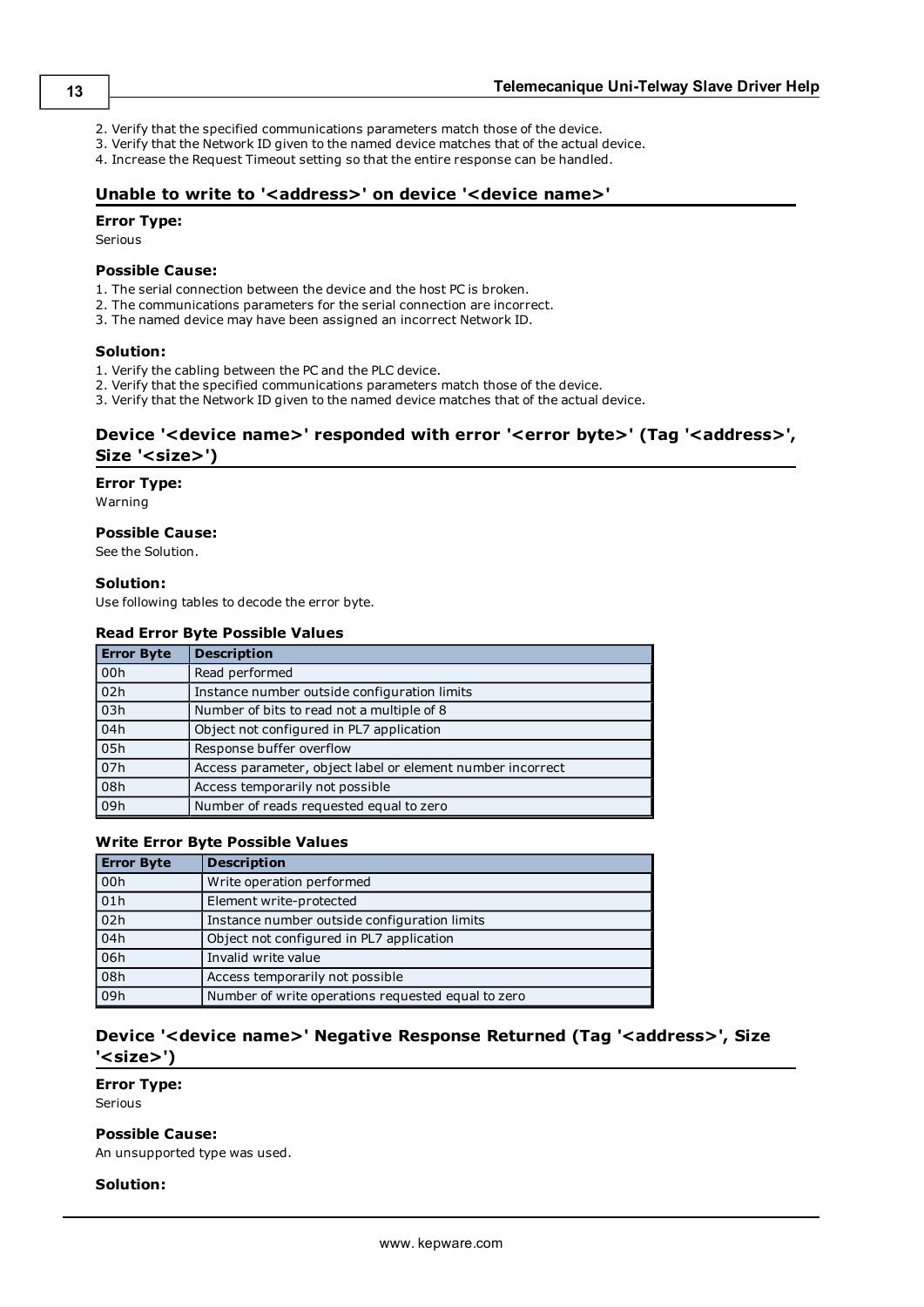<span id="page-13-0"></span>Use a supported type.

## Device '<device name>' Response Invalid (Tag '<address>', Size '<size>')

## **Error Type:**

Warning

### **Possible Cause:**

Either an unsupported type was used or the PLC does not support the type.

### **Solution:**

Use a supported type.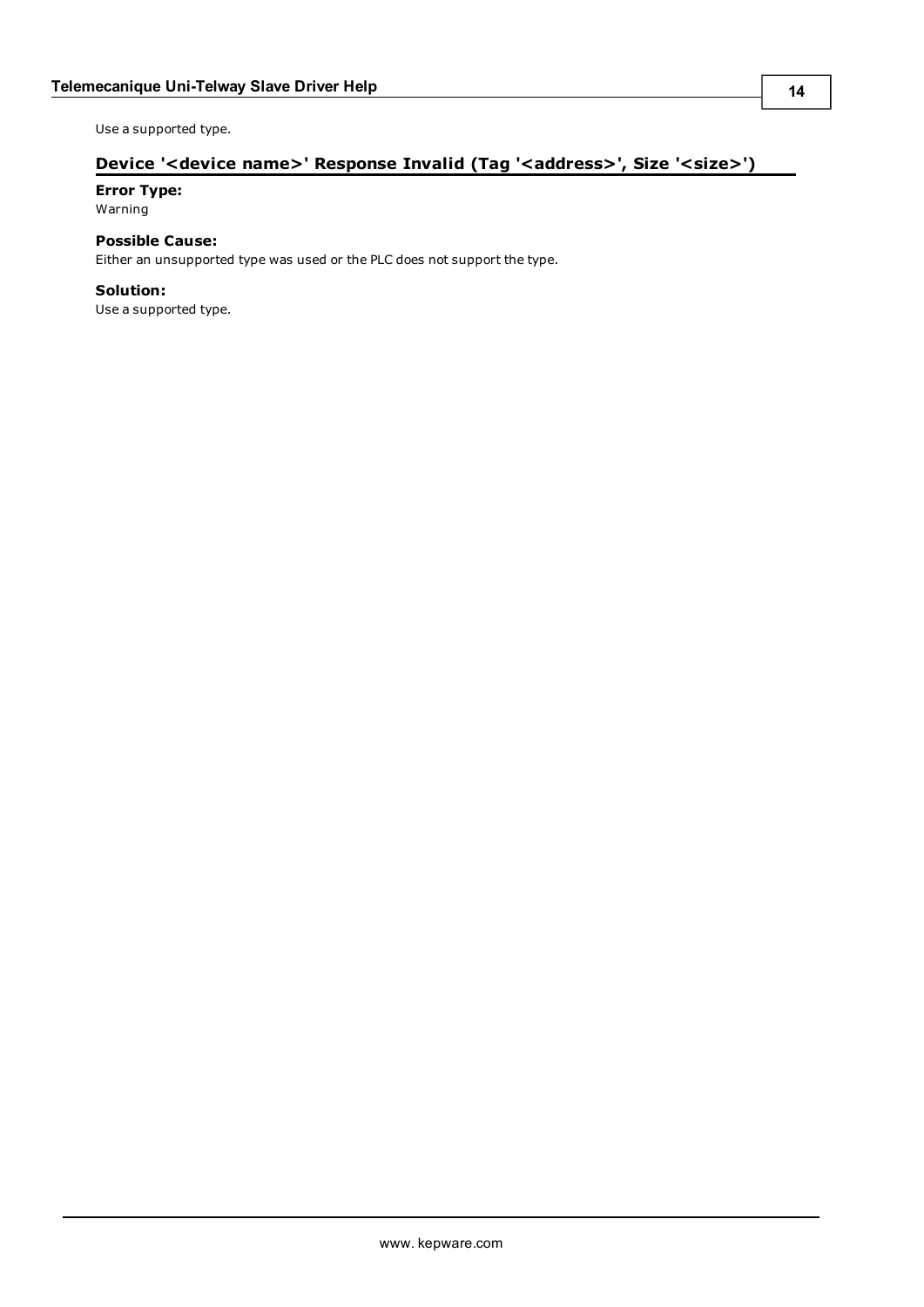# <span id="page-14-0"></span>**Index**

## **A**

## **B**

## **C**

## **D**

| Device ' <device name="">' Negative Response Returned (Tag '<address>', Size '<size>') 13</size></address></device>                     |  |
|-----------------------------------------------------------------------------------------------------------------------------------------|--|
| Device ' <device name="">' responded with error '<error byte="">' (Tag '<address>', Size '<size>') 13</size></address></error></device> |  |
| Device ' <device name="">' Response Invalid (Tag '<address>', Size '<size>') 14</size></address></device>                               |  |
|                                                                                                                                         |  |
|                                                                                                                                         |  |
|                                                                                                                                         |  |
|                                                                                                                                         |  |
|                                                                                                                                         |  |
|                                                                                                                                         |  |
|                                                                                                                                         |  |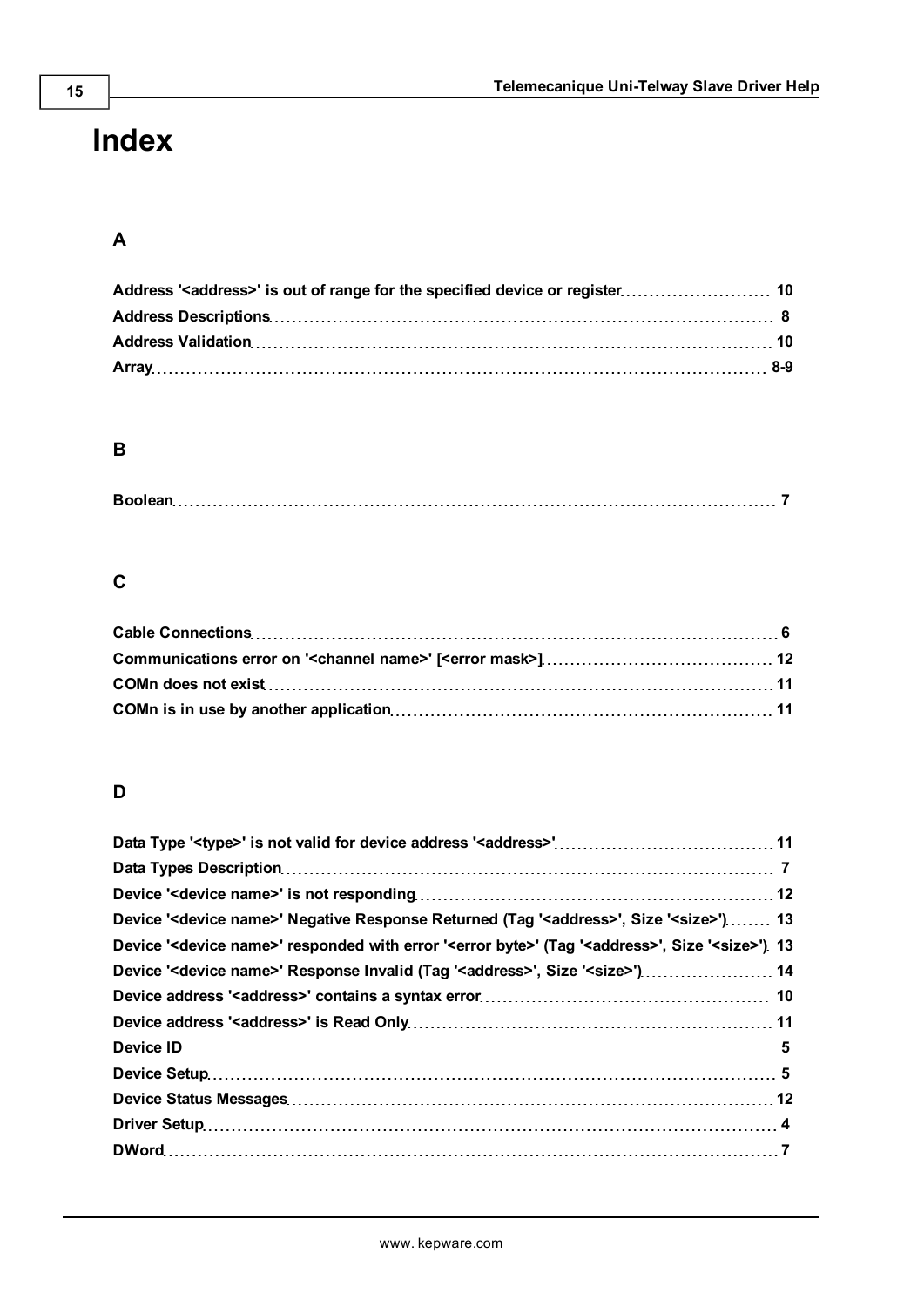## **E**

## **F**

## **H**

|--|

## **L**

## **M**

## **N**

## **O**